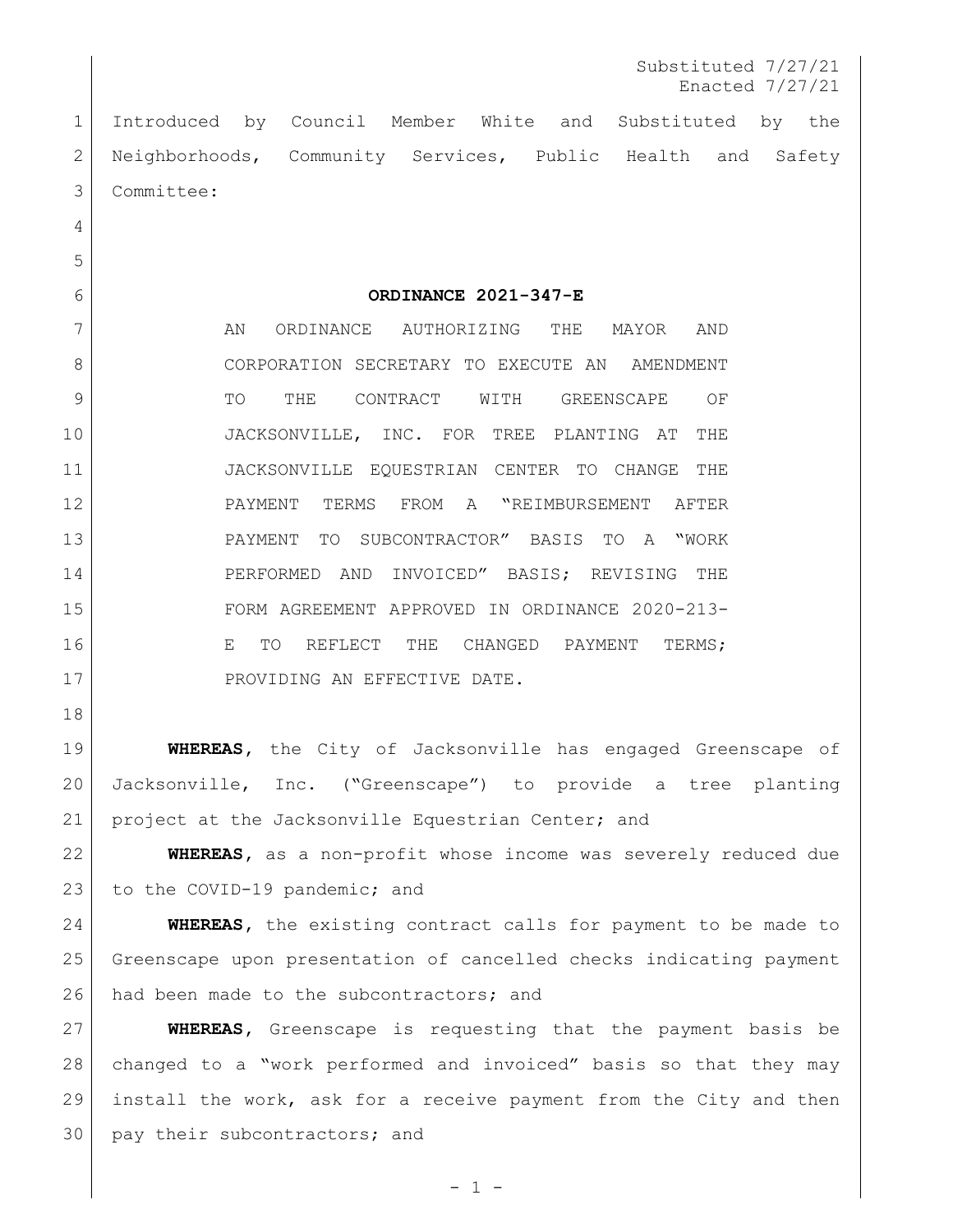## Substituted 7/27/21 Enacted 7/27/21

 **WHEREAS,** Public Works, the oversight Department for the Tree Commission's Level 3 Tree Planting Program, has requested that the form agreement for the "Tree Planting Program (Level 3) Grant Agreement" that is now used for all Level 3 projects also be revised to allow payment to the contractor to be made on a "work performed and invoiced" basis; and

 **WHEREAS,** proof of payment to the subcontractors will be 8 | required upon the next draw request, or if there is not another draw request, then prior to release of the retainer, now therefore

**BE IT ORDAINED** by the Council of the City of Jacksonville:

 **Section 1. Authorizing the Mayor and Corporation Secretary to Execute an Amendment to the Contract 615745-21, dated January 8, 2021.** The Mayor, or his designee, and Corporation Secretary are authorized to execute an Amendment to the contract with Greenscape of Jacksonville, Inc. to revise the draw request criteria from a reimbursement basis to a "work performed and invoiced" basis, in substantially the same form as contained in the document attached hereto as **Exhibit 1**.

 Section 2. **Revising Level 3 Tree Planting Program Form Agreement.** The Form Agreement approved pursuant to Ordinance 2020- 213-E is hereby revised to be in substantially the same form as the revised Tree Planting Program (Level 3) Grant Agreement attached hereto as **Exhibit 2**. As with the amended Greenscape contract, the substance of the revisions are contained in paragraphs 6.3, 6.4, and Exhibit G-2 of the Agreement. In addition in the Form Agreement, in the third WHEREAS clause the words "pursuant to 27 Ordinance  $-E''$  were deleted because Ordinance 2020-213-E changed the process to allow final approval by the Mayor's Budget Review Committee rather than Council for that \$1,000,000 appropriated by Ordinance 2020-213-E. Paragraph 2.1 was revised to remove the word